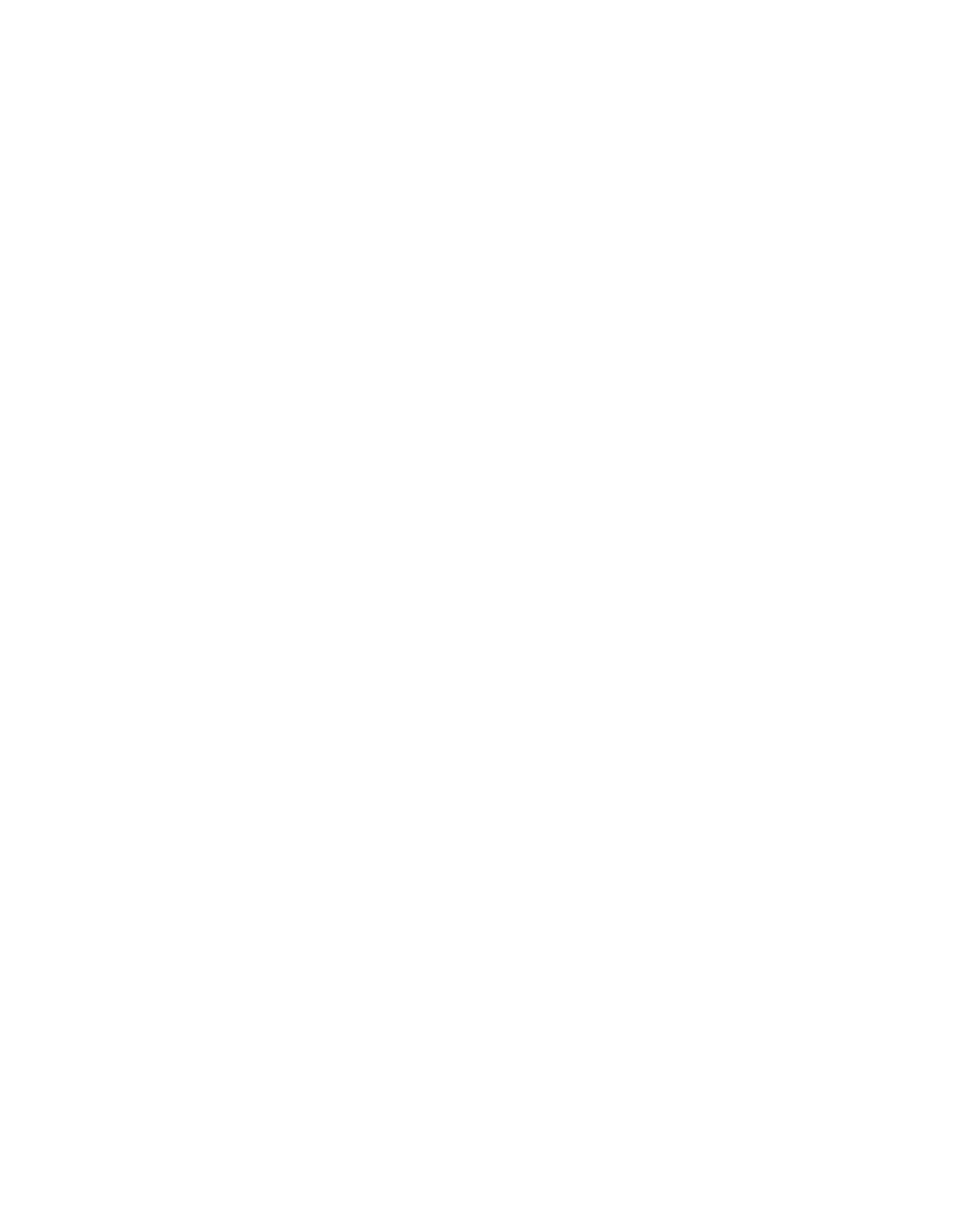# <span id="page-2-0"></span>**1 Application**

<span id="page-2-1"></span>These rules apply to the contravention of ISO rules.

#### **2 Definitions**

- 2.1 In these rules.
	- (a) "asset" means an asset as defined in the ISO rules;
	- (b) "Commission" means the Alberta Utilities Commission;
	- (c) "ISO" means the Independent System Operator established under the *Electric Utilities Act*;
	- (d) "ISO rules" means the rules made by the Independent System Operator under the *Electric Utilities Act*.
- 2.2 For purposes of this rule, the rolling 12-month period is the period which is 365 days before the date on which the contravention of the ISO rules occurred.

#### <span id="page-2-2"></span>**3 Notice of specified penalty**

- 3.1 The Market Surveillance Administrator may issue a notice of specified penalty under Section 52 of the *Alberta Utilities Commission Act* for a contravention of the ISO rules.
- 3.2 A notice of specified penalty must state
	- (a) the name of the market participant who is required to pay the specified penalty;
	- (b) ISO identifier of the asset related to the contravention, if applicable;
	- (c) the date or dates of the contravention;
	- (d) the ISO rule that was contravened;
	- (e) a description of the conduct of the market participant named, its officers, personnel, or agents, the activity or omission which resulted in the contravention or any other particulars relating to the contravention;
	- (f) a description of the facts on which the Market Surveillance Administrator relied on to conclude that a contravention had taken place;
	- (g) the amount of the specified penalty for the contravention;
	- (h) whether any adjustment to the specified penalty was made due to the selfdisclosure of the contravention by the market participant;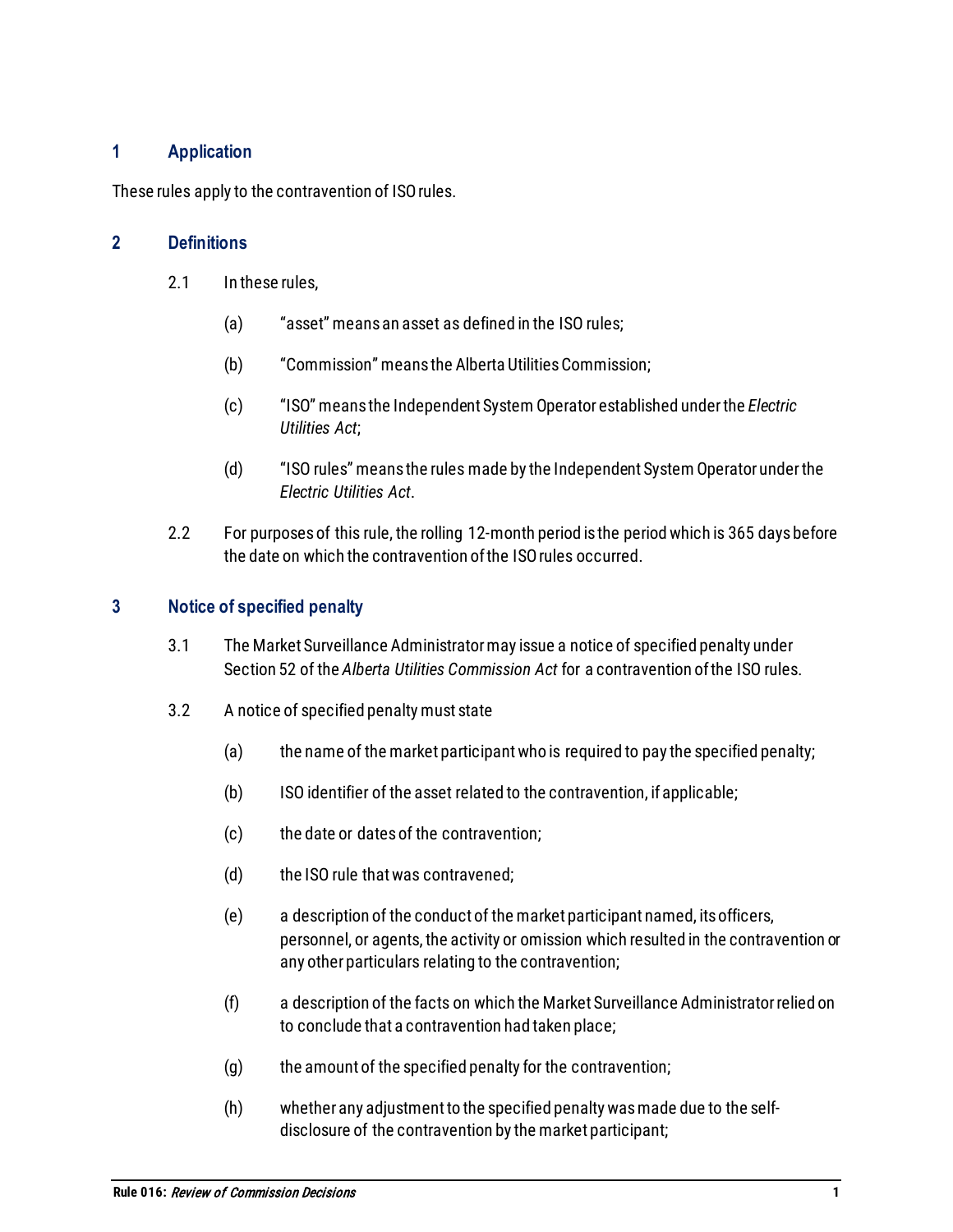- (i) the date, at least 30 days from the date of issuance, on which the payment of the specified penalty is due;
- (j) that failure to pay the specified penalty will result in a hearing or other proceeding before the Commission; and
- (k) that if the market participant named disputes the issuance of the notice, to inform the Market Surveillance Administrator of the dispute and that a hearing or other proceeding before the Commission will result.
- 3.3 The Market Surveillance Administrator shall send the notice of specified penalty to the person in the position identified in the penalty table.
- 3.4 The Market Surveillance Administrator must issue a notice of specified penalty under this section within
	- (a) two years after the date on which the Market Surveillance Administrator first knew, or in the circumstances ought to have known of the contravention, or
	- (b) four years after the date on which the contravention occurred,whichever period expires first.

# <span id="page-3-0"></span>**4 Penalty assessment**

- 4.1 The Market Surveillance Administrator shall determine the amount of the specified penalty in accordance with this section and the penalty table.
- 4.2 For contraventions of the ISO rules, the Market Surveillance Administrator shall escalate the amount of the specified penalty at the level of reoccurrence in the penalty table, by section of the ISO rules, by asset (if applicable), in accordance with the number of contraventions which have been issued in the rolling 12-month period.
- 4.3 In the case where a market participant self-discloses a contravention of an ISO rule, the Market Surveillance Administrator shall determine the amount of the specified penalty in accordance with this section and the penalty table and reduce the amount of the specified penalty by 50 per cent.
- 4.4 The self-disclosure statement referred to in Section 4.3 must be made in the form specified by the Market Surveillance Administrator.

# <span id="page-3-1"></span>**5 Posting notice of specified penalty**

5.1 The Market Surveillance Administrator shall make public any notice of specified penalty issued for a contravention of ISO rules under Section 52 of the *Alberta Utilities Commission Act*, no earlier than the receipt of confirmation of payment from the Commission and no later than 45 days after the notice of specified penalty is issued and post the notice on the Market Surveillance Administrator website.